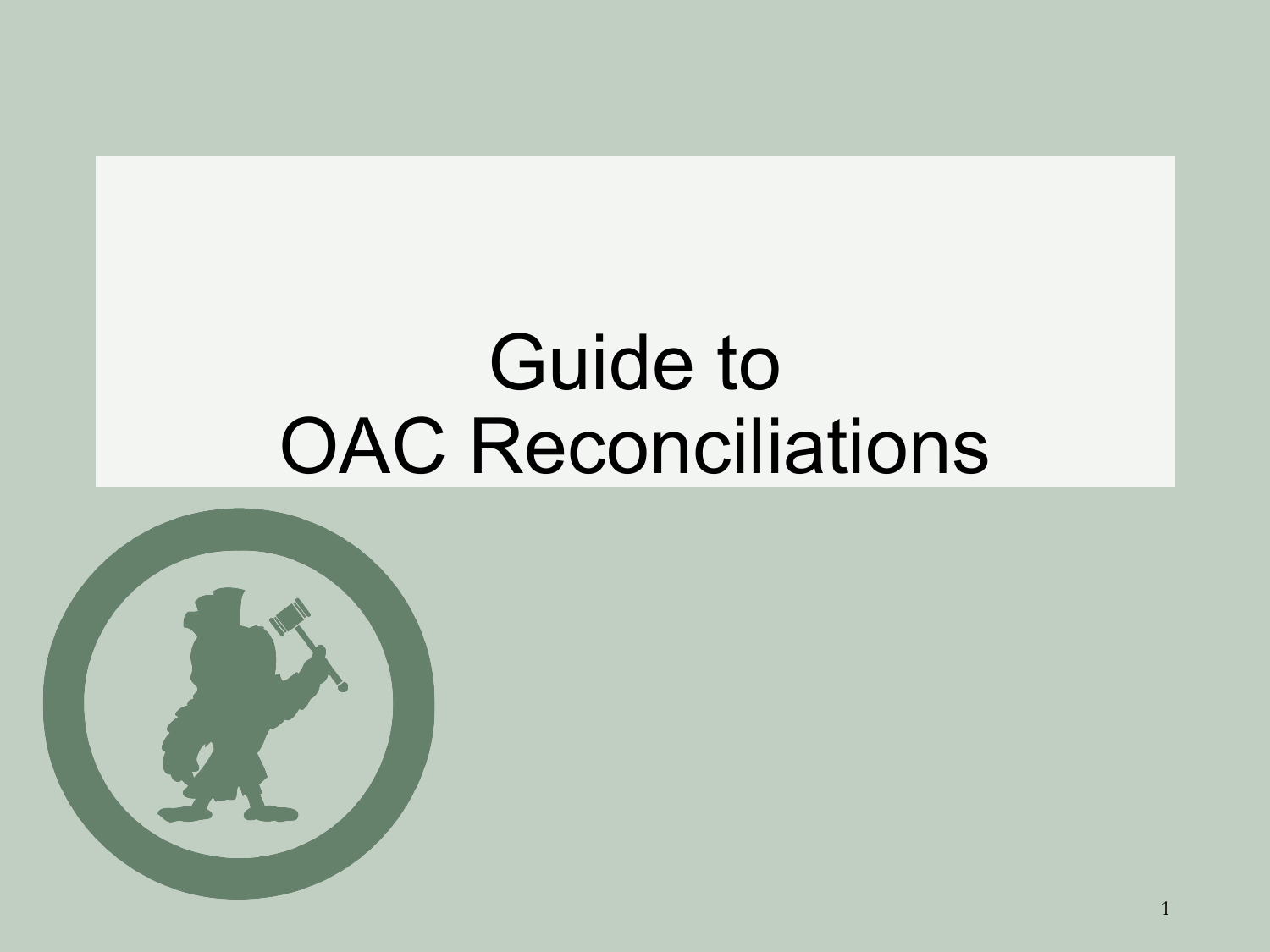### Table of Contents

Post-OAC Rundown 3

What You Need to Do 4

OAC Reconciliations 5

Contact 15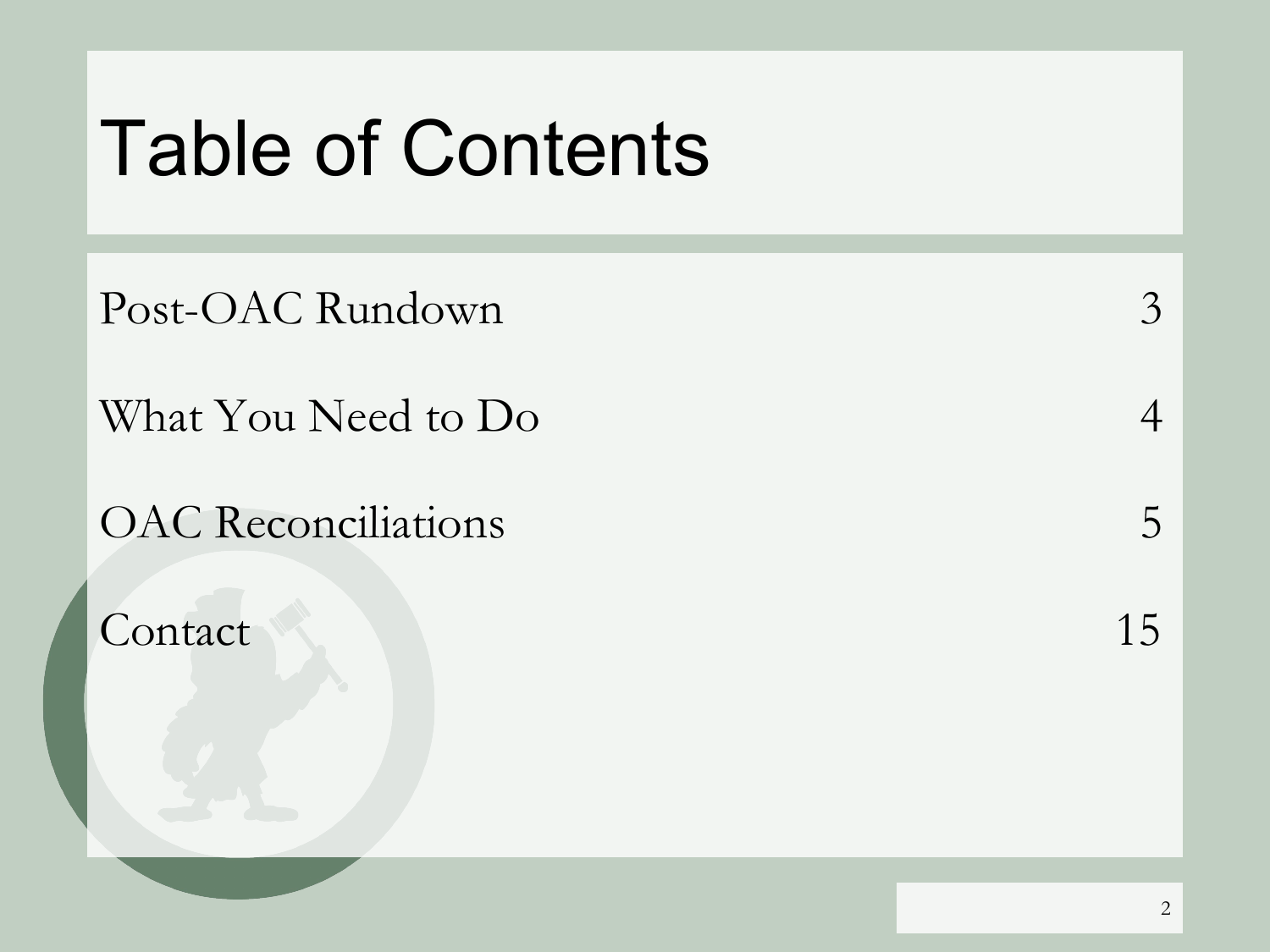## Post-OAC Rundown

- Once the OAC Presentations are finished and events were approved, you should see a transfer of funds to your student org account.
	- This transfer has to be done within 5 business days.
- You would then request a cash/check advance like normal.
- SAVE YOUR RECEIPTS
- After your event is done, reconcile with the business office first.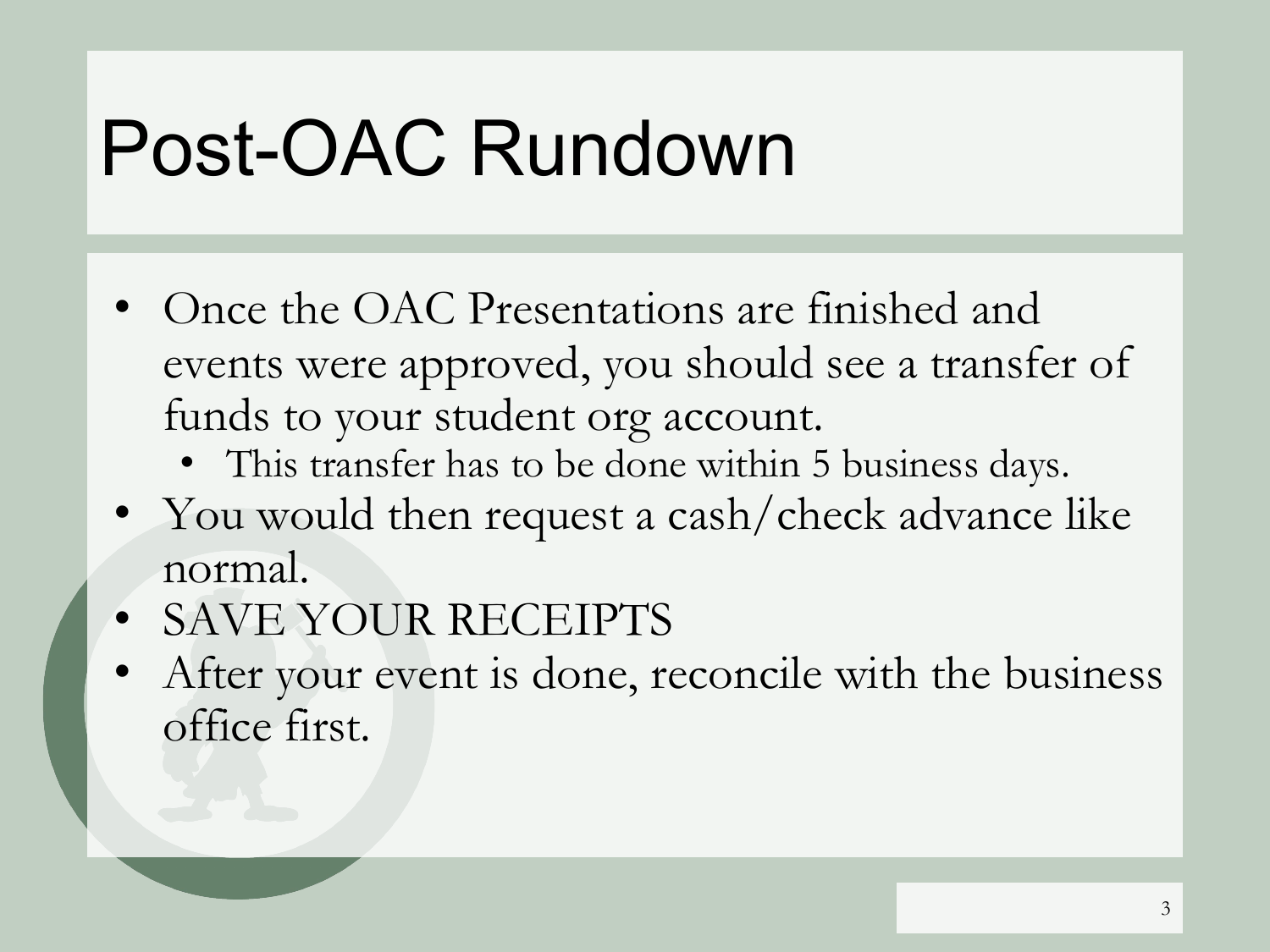### What You Need to Do

- •Reconcile with the Business Office before you begin.
	- If you need help with that, please refer to the "Guide for Cash Advance Requests, Check Requests, and Reconciliations"
- Have all paperwork ready.
	- This includes:
		- Cash advance requests
		- Check requests
		- Reconciliation forms
		- Copies of receipts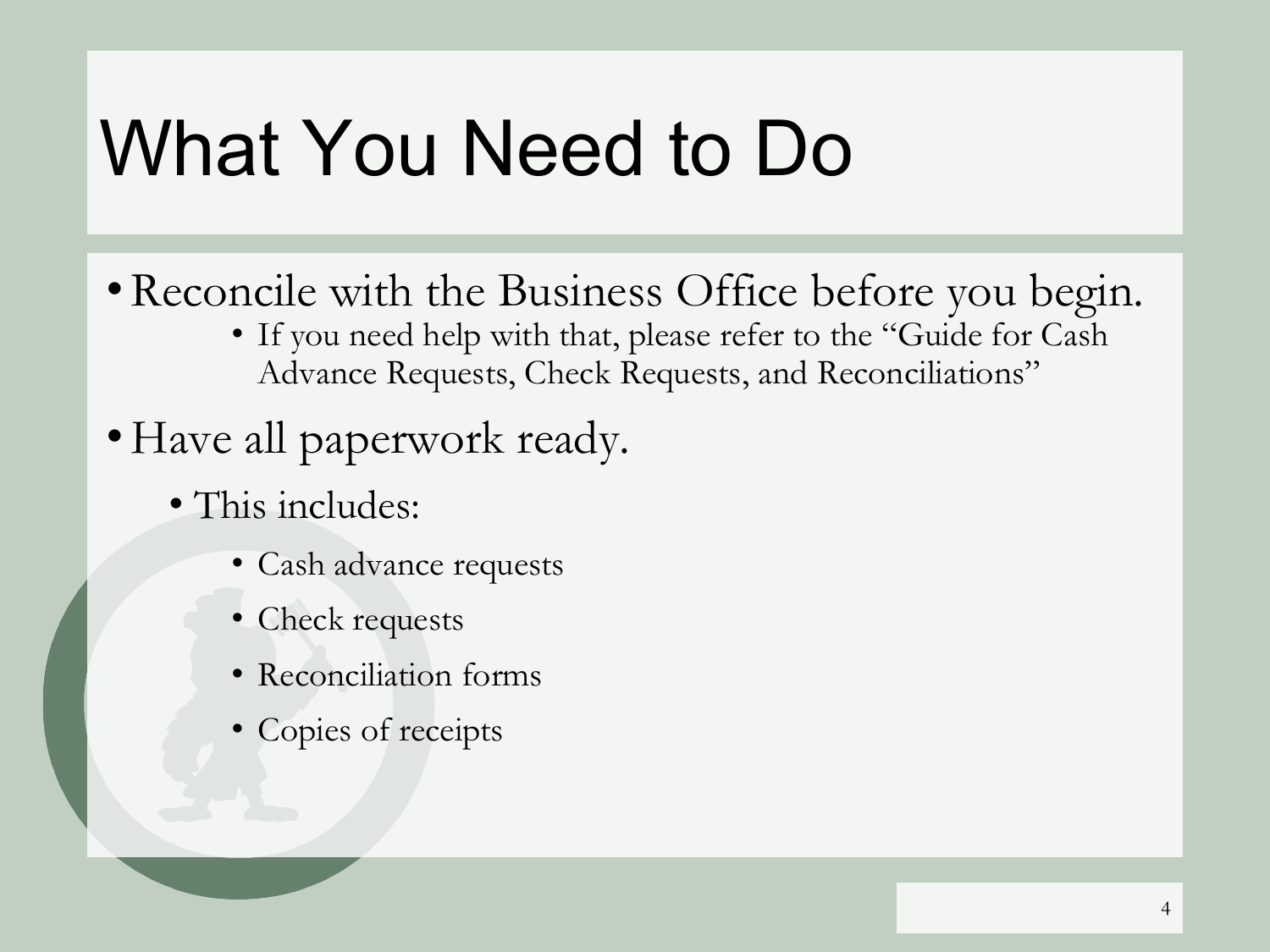# OAC Reconciliations

You must reconcile with the Business Office before you begin.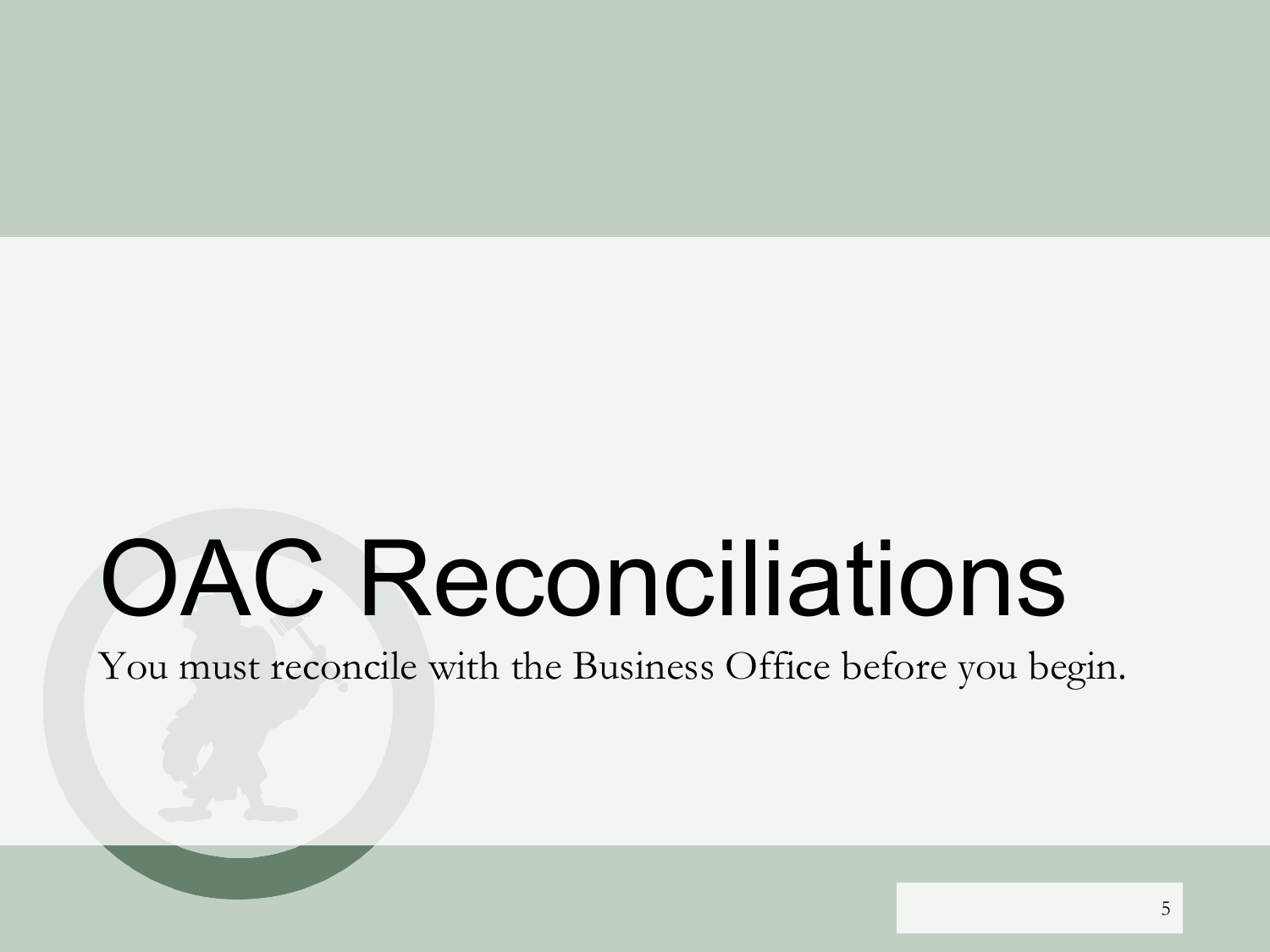### What You Need to Know

- You have 10 business days to reconcile with ASWU once the OAC event concludes.
	- This is different from the Business Office.
- A submission on an online form is required.
- •If a student org fails to reconcile on time…
	- The org will be assessed a \$25 fee for the first violation.
		- For additional violations: see the OAC Guidelines.
	- The org will risk its OAC eligibility for the next semester.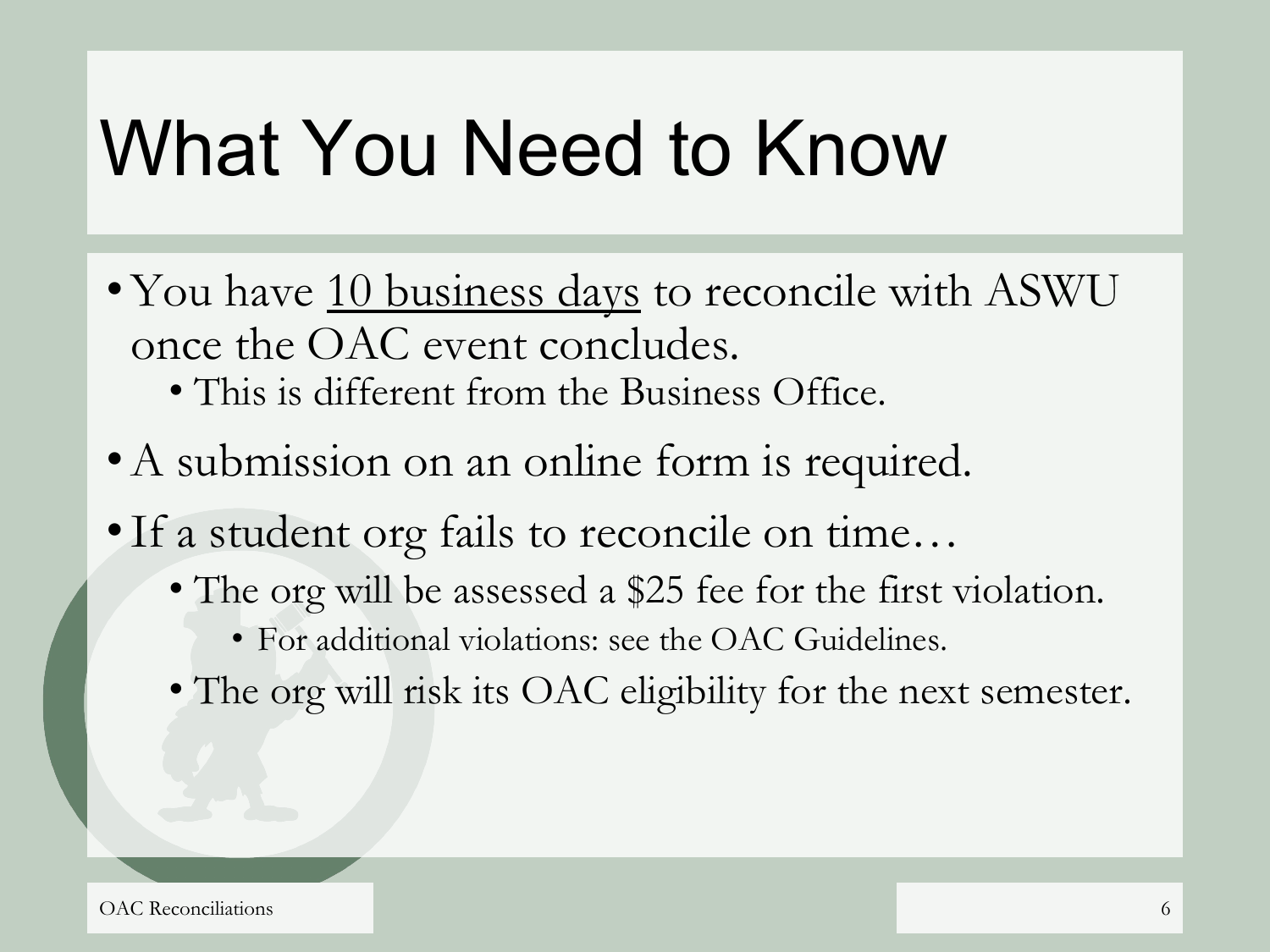### **Requirements**

- Completed [online form](https://goo.gl/forms/Ie7CW4tBs16FuJJ83)
	- Have the following ready to upload:
		- Copies of ALL receipts
		- Copies of receipts and transactions with the business office
		- Event Flyer(s)
		- Pictures
		- Current list of members who assisted
		- Sign-in Sheet (if less than 30 students)
		- Copy of transfer request form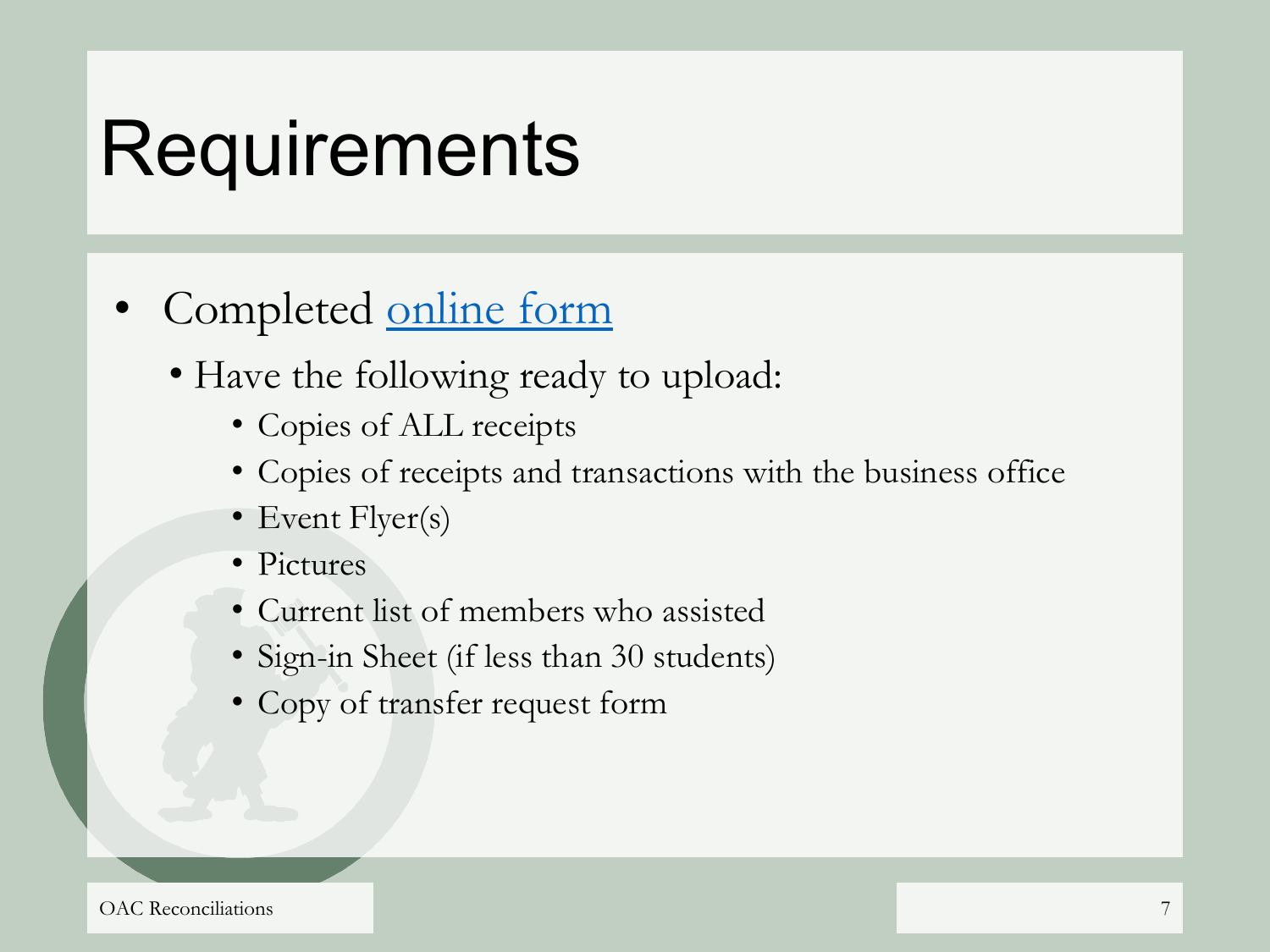### Online Form

#### **ASWU Reconciliation Form Fall 2017**

All items are due 10 business days after the conclusion of each event. A fine of \$25 will be accessed for each missing item. Failure to reconcile will result in a reduction of and/or jeopardize future funding. The Business Office will put your organization's account on hold after 10 days if you do not reconcile.

There are two sections to this form. On this section, please fill out all required information. The second section will allow you to upload the following files (so please be prepared to have them on you!):

-Copies of all receipts

-Copies of all transactions with the Business Office (including Student Organization Reimbursement and Reconciliation Forms) -Event flyer with the "Co-sponsored by ASWU" logo and the "APPROVED" stamp (Failure to have

approved marketing will result in a \$25 fine)

-Pictures (3 if total amount spent is under \$500, 5 if total amount spent is over \$500) -Student Organization Transfer Request for unused funds back to the ASWU-OAC account -Sign in sheet (if event had less than 30 attendees)

-Current list of organization's members who assisted with the event

\*\*For your convenience in documenting paperwork, I suggest downloading an app called CamScanner for your phone!

If you hous additional quastions plases amail

Œ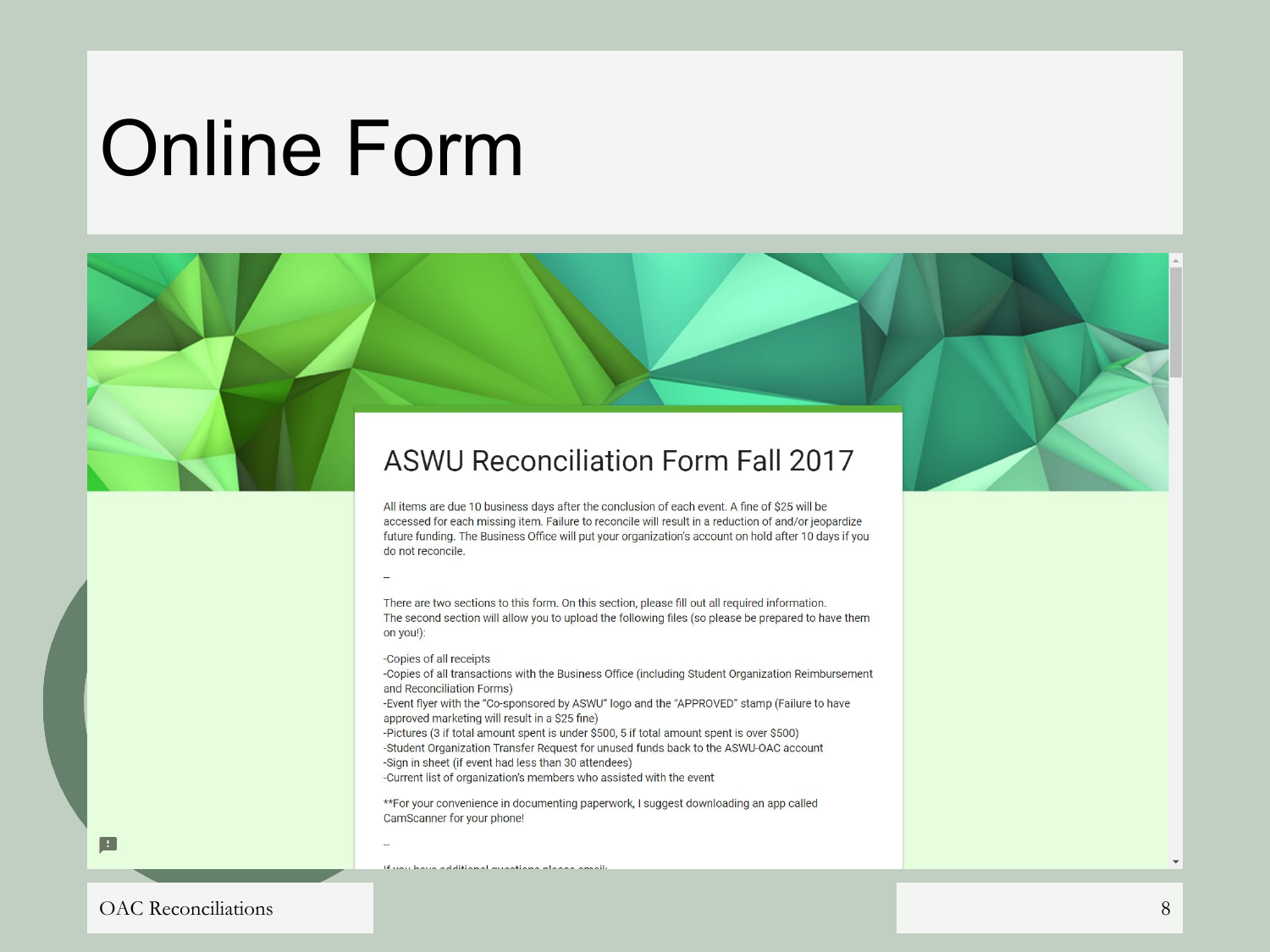## Step One: Basic Information

| Email address *<br>Your email                                                                                                                                                              | Please<br>provide:                                                                          |
|--------------------------------------------------------------------------------------------------------------------------------------------------------------------------------------------|---------------------------------------------------------------------------------------------|
| <b>Step One: Basic Event Information</b><br>Name of Event *<br>Your answer<br>Event Date *<br>Date<br>mm/dd/yyyy<br>Time<br>$\ddot{\cdot}$<br>$AM =$<br>Location of Event *<br>Your answer | • Your Email<br>• Event Name<br>$\bullet$ Event Date<br>and Time<br>• Location of<br>Event. |

OAC Reconciliations 9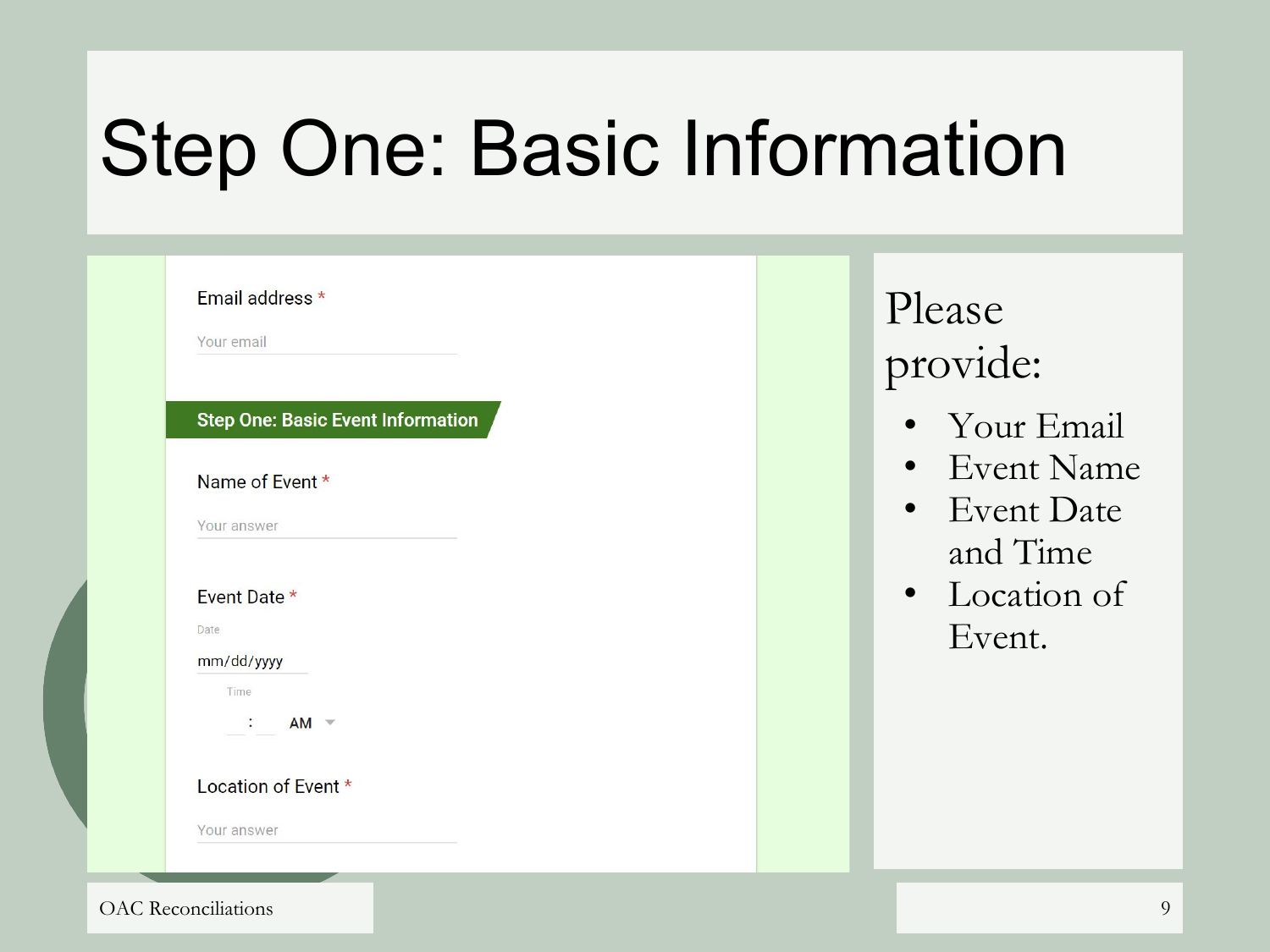### Step Two: Event Coordinator, President, and Treasurer Names

#### **Step Two: Event Coordinator, President, and Treasurer Names**

#### Event Coordinator \*

Your answer

#### President's Name \*

Your answer

#### Treasurer's Name \*

Your answer



#### OAC Reconciliations and the contract of the contract of the contract of the contract of the contract of the contract of the contract of the contract of the contract of the contract of the contract of the contract of the co

### Please provide names for:

- Event Coordinator
- **President**
- **Treasurer**

(or the equivalent of the above)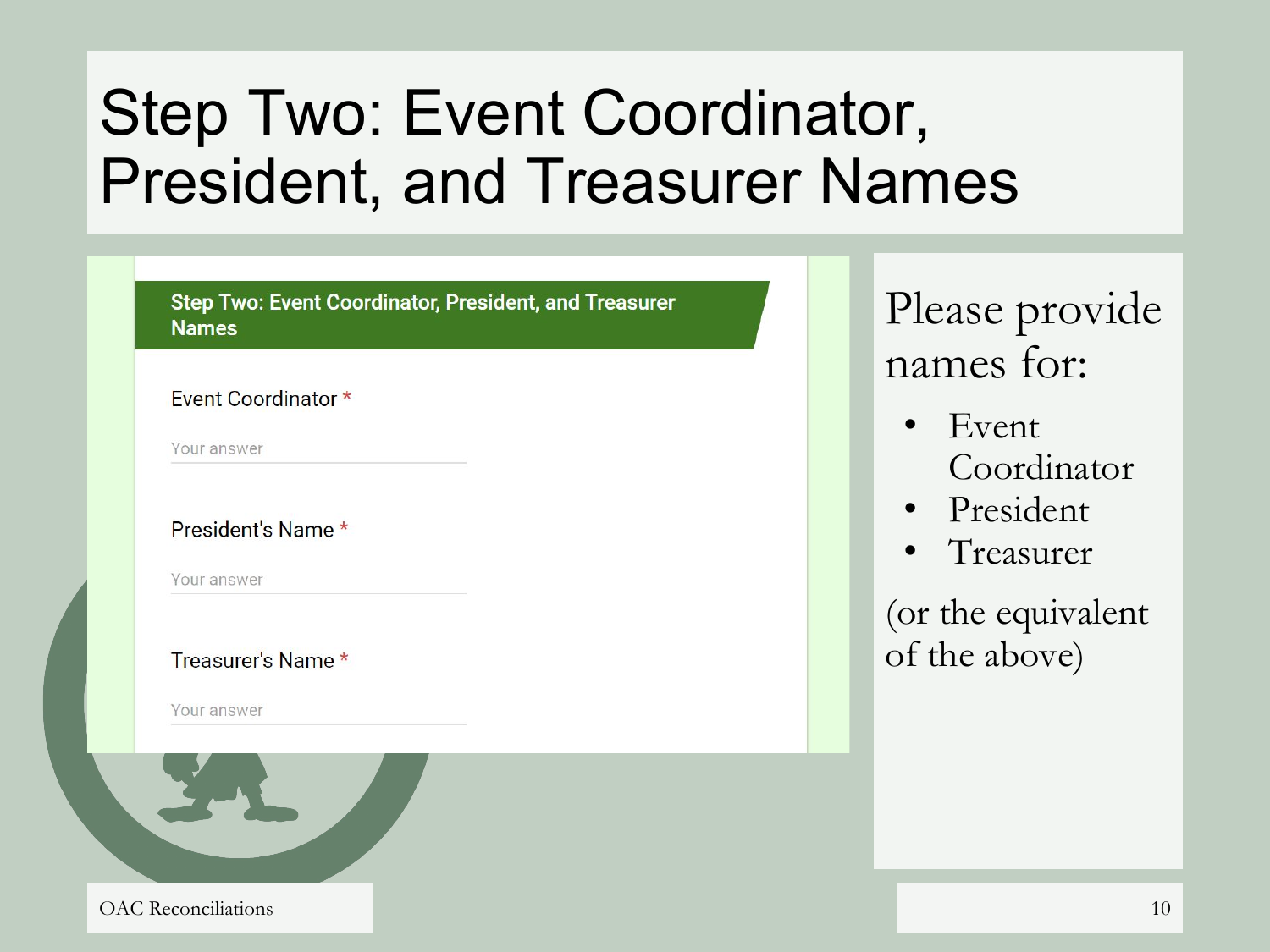## Step Three: Event Analysis

#### **Step Three: Event Analysis**

Total Number of Woodbury Students in Attendance \*

Your answer

Total Number of Attendees (including NON-WU students) \*

Your answer

How did this event benefit the Woodbury Community? \* Please provide a thorough answer, as if you were explaining this event to another student

**Your answer** 

Did any other student organizations (besides ASWU) cosponsored this event with your organization? How did this experience go? \*

Your answer

Did this event meet the organization's expectations? Why or why  $not? *$ 

Your answer

Will the organization host this event again? Why or why not? \*

Your answer

### Please provide:

- An estimate of:
	- Woodbury Attendees
	- All Attendees
- A **thorough** description on how it benefits the WU community
- If another org sponsored this event, explain how it went
- Debrief and explain how the event did/didn't meet expectations
- If the org will host this event again and why.

#### OAC Reconciliations 11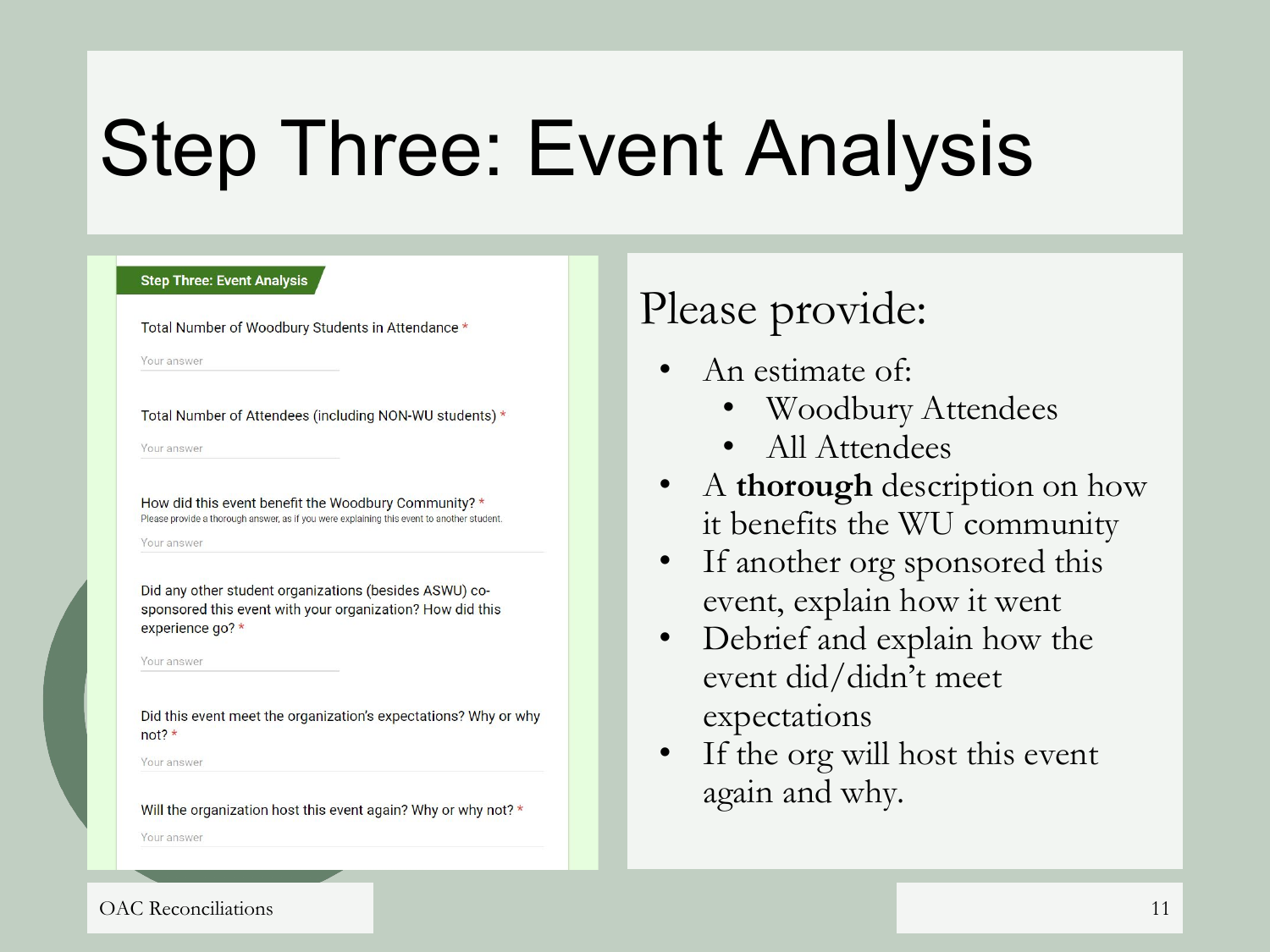### Step Four: Final Contribution and Transfer

| <b>Step Four: Final Contributions and Transfer</b>                                         |  |
|--------------------------------------------------------------------------------------------|--|
| Total Amount Spent *                                                                       |  |
| Your answer                                                                                |  |
| Final 15% Organization Contribution *<br>(Total Amount Spent)*(0.15)                       |  |
| Your answer                                                                                |  |
|                                                                                            |  |
| Final 85% OAC Contribution *<br>(Total Amount Spent)*(0.85)                                |  |
| Your answer                                                                                |  |
| Original Amount Requested *<br>Original amount requested from OAC (NOT total event budget) |  |

- **• Total Amount Spent**
	- This is overall spending
- **• Final Contribution**
	- To find these amounts:
		- Take the **Total Amount Spent** and **multiply by either 0.15 or 0.85**

#### **• Original Amount Requested**

- This is the original 85% amount
- **• Total Amount Due Back**
	- Take the **Original Amount Requested** and **subtract it** with the **Final 85% Contribution**
		- If this number is negative, you do NOT have to return money.

#### OAC Reconciliations 22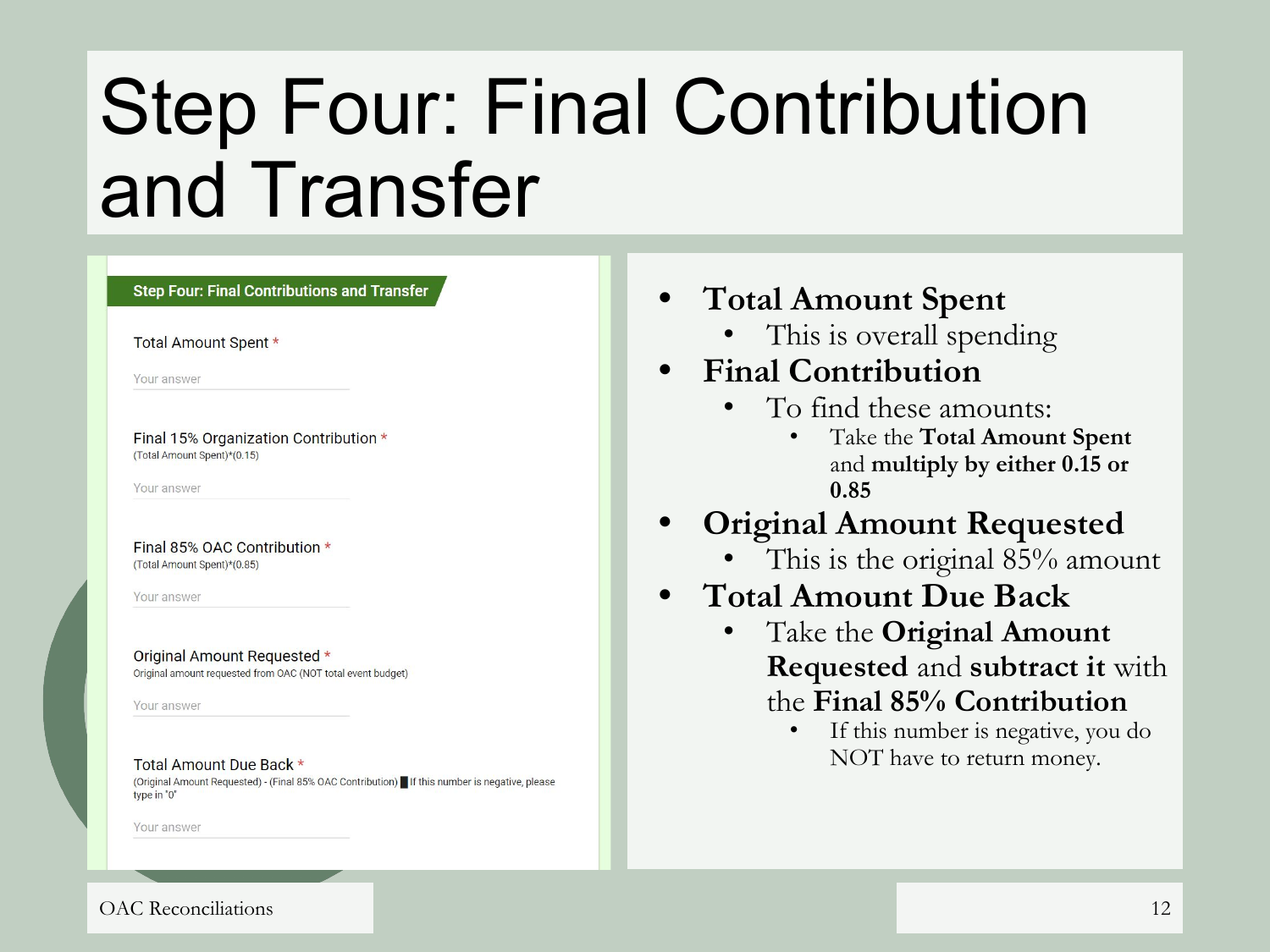## Step Five: Upload

#### Step 5: Upload all required documentation listed below:

-Copies of all receipts

-Copies of all transactions with the Business Office (including Student Organization Reimbursement and Reconciliation Forms)

-Event flyer with the "Co-sponsored by ASWU" logo and the "APPROVED" stamp (Failure to have approved marketing will result in a \$25 fine)

-Pictures (3 if total amount spent is under \$500, 5 if total amount spent is over \$500)

-Student Organization Transfer Request for unused funds back to the ASWU-OAC account -Sign in sheet (if event had less than 30 attendees)

-Current list of organization's members who assisted with the event

\*\*For your convenience in documenting paperwork, I suggest downloading an app called CamScanner for your phone!

This last step requires you to directly upload the form using the provided links to upload to.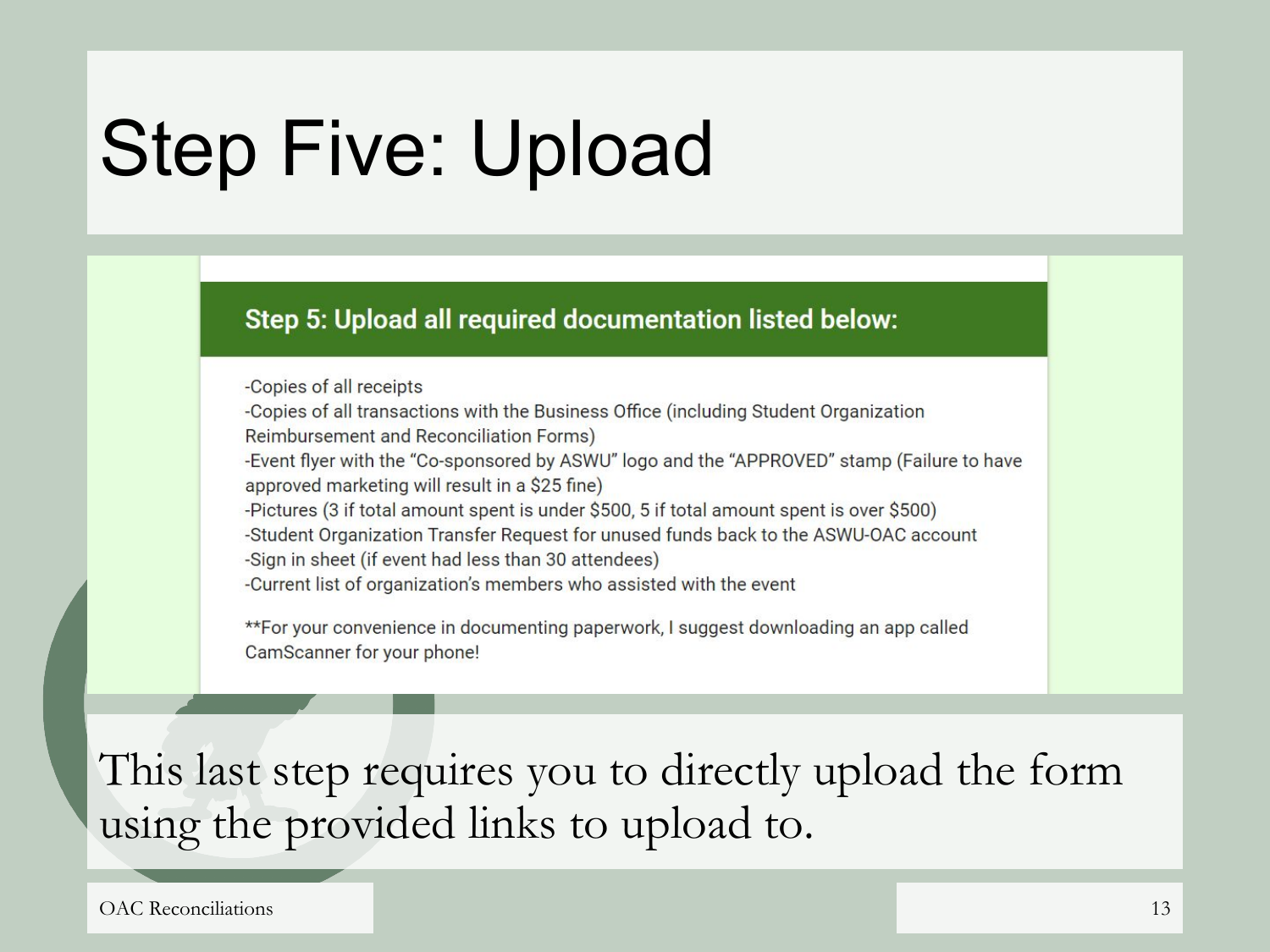### After Submission

- I will review it, then send a confirmation or correction email, and update the spreadsheet.
- You are finished with the event's reconciliation and will have to do one for every event that an org holds if sponsored by ASWU.